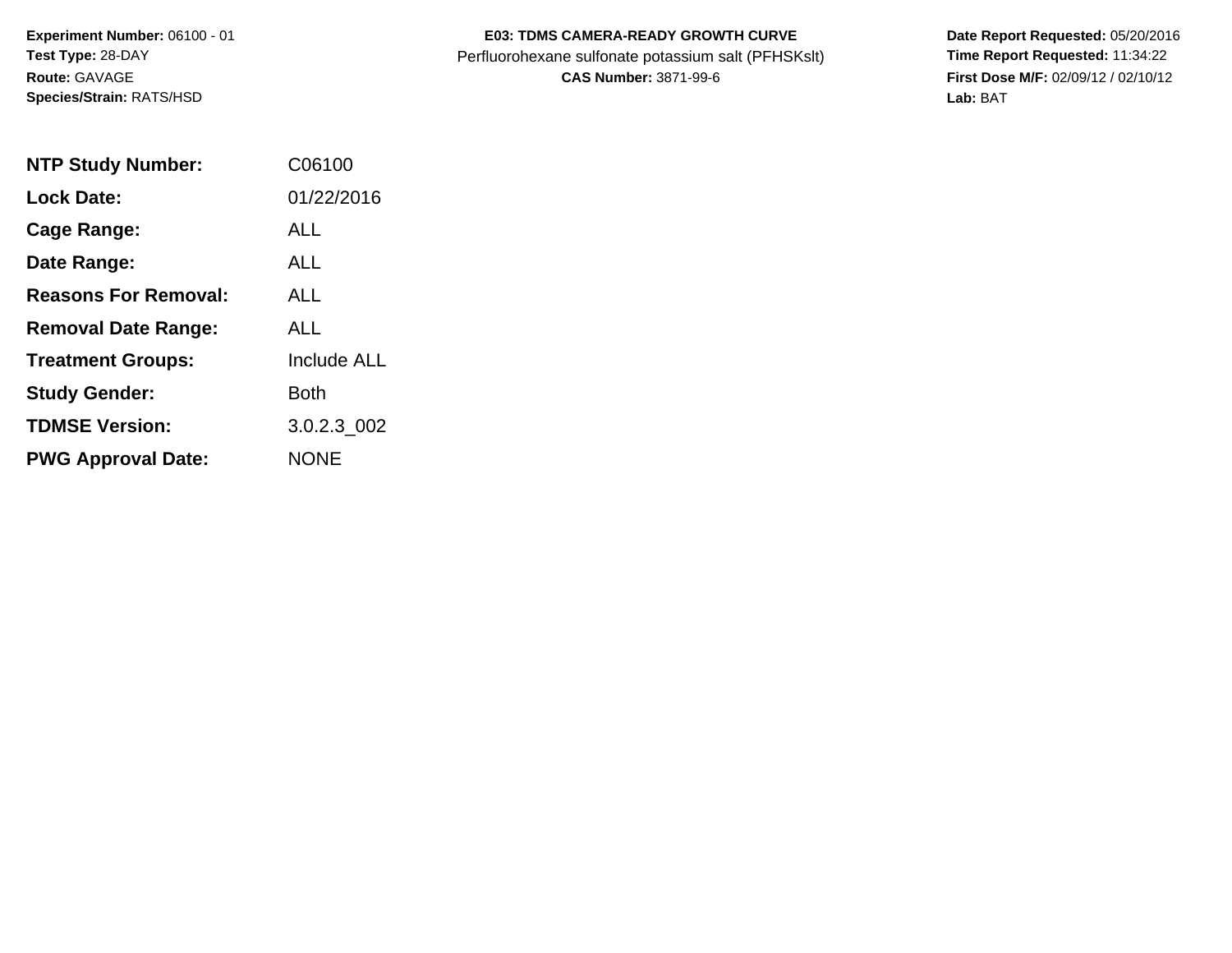**Species/Strain:** RATS/HSD **Lab:** BAT

Experiment Number: 06100 - 01 **E03: TDMS CAMERA-READY GROWTH CURVE** Date Report Requested: 05/20/2016 Test Type: 28-DAY **Perfluorohexane sulfonate potassium salt (PFHSKslt)** Time Report Requested: 11:34:22 **Route:** GAVAGE **CAS Number:** 3871-99-6 **First Dose M/F:** 02/09/12 / 02/10/12